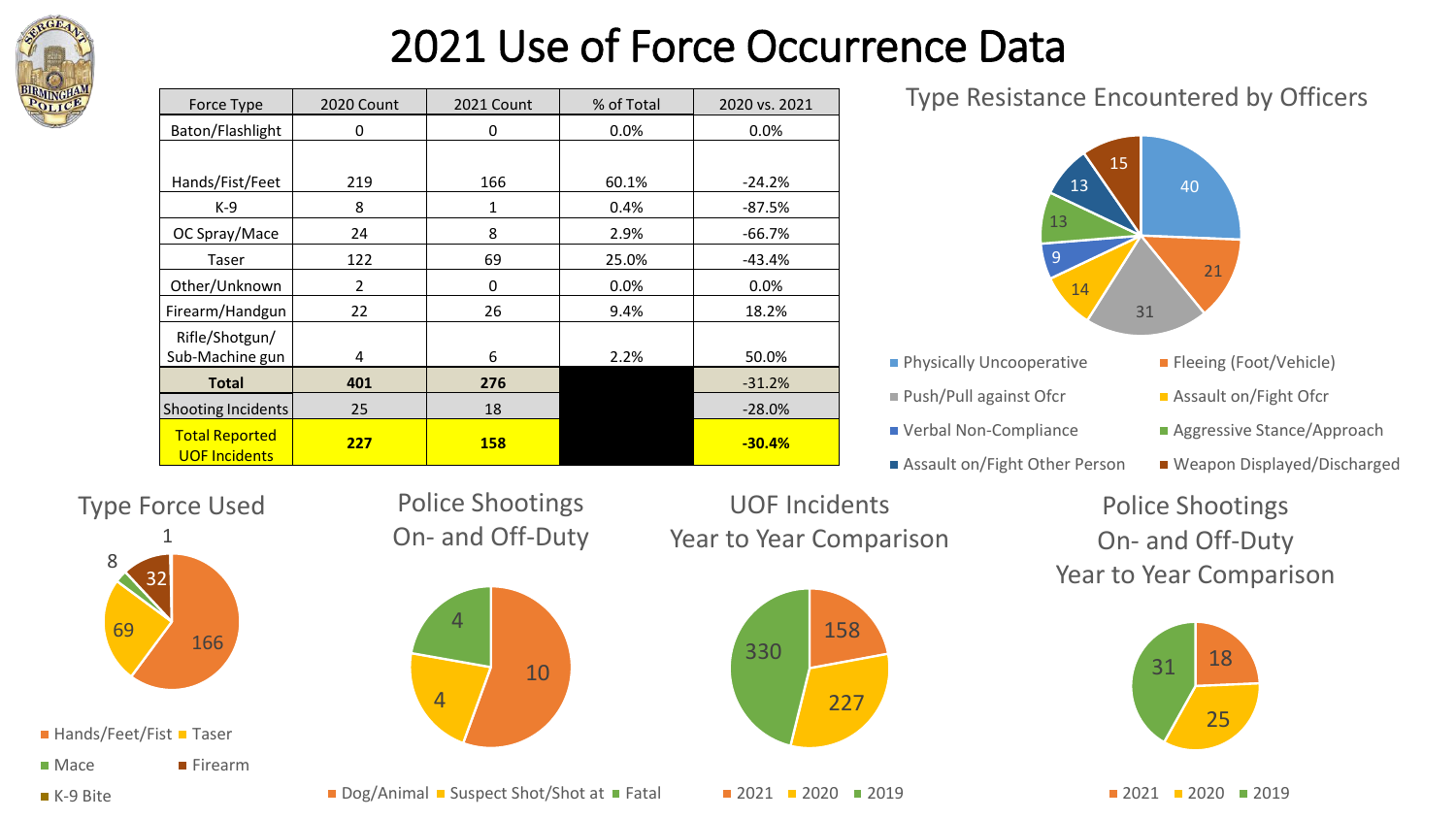

## 2021 Use of Force Occurrence Data



### Number of UOF Incidents by Month



Number of UOF Incidents by Day of Week

### ■ Day of Week





Top Beats for UOF Incidents



AM 1 = 0001-0600 AM 2 = 0601-1200 PM 1 = 1201-1800 PM 2 = 1801-2400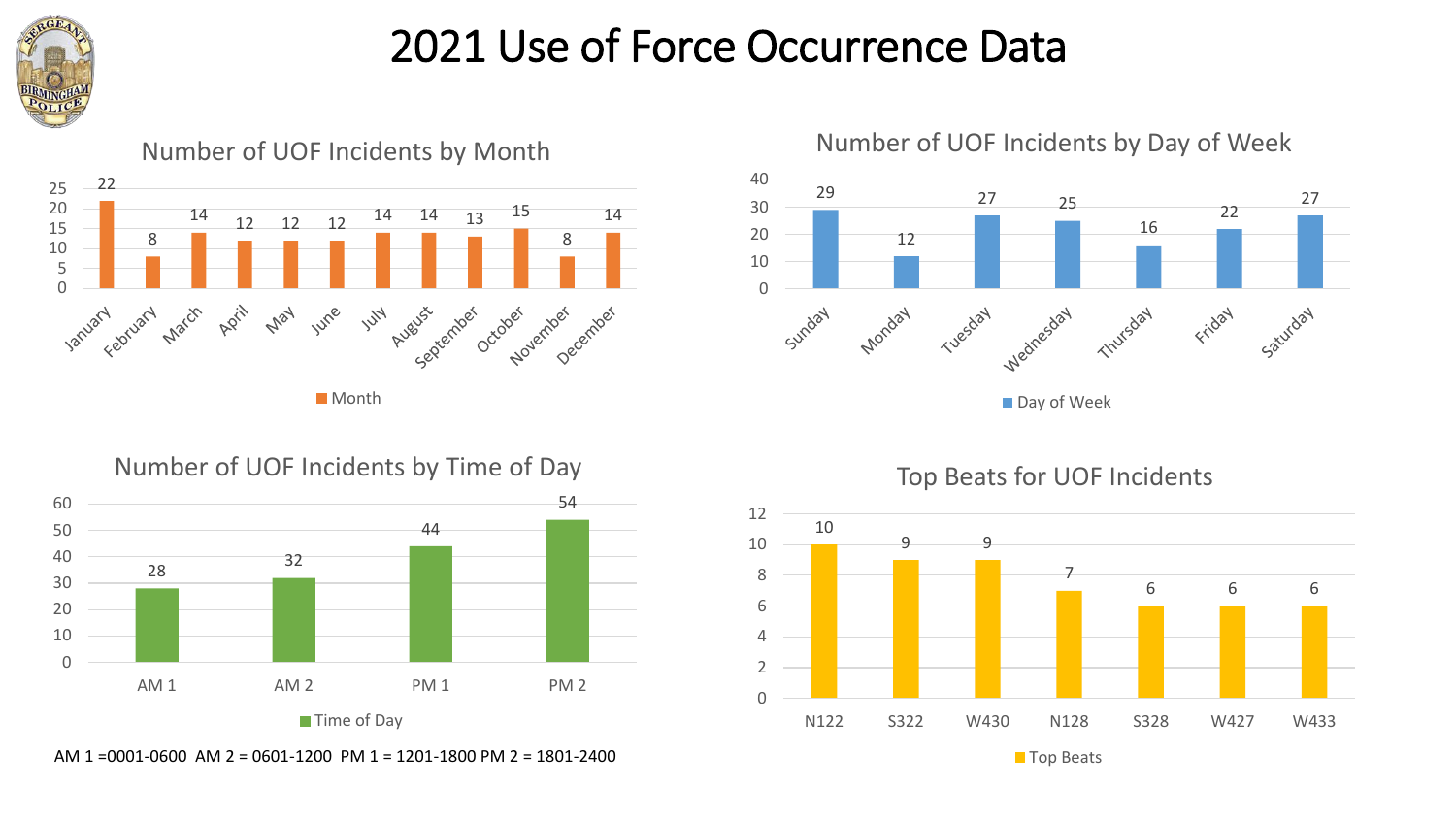

## 2021 Use of Force Subject Demographics







Suspect Age

■ Suspect Age



NOTE: 18 subjects were referred for a mental evaluation order.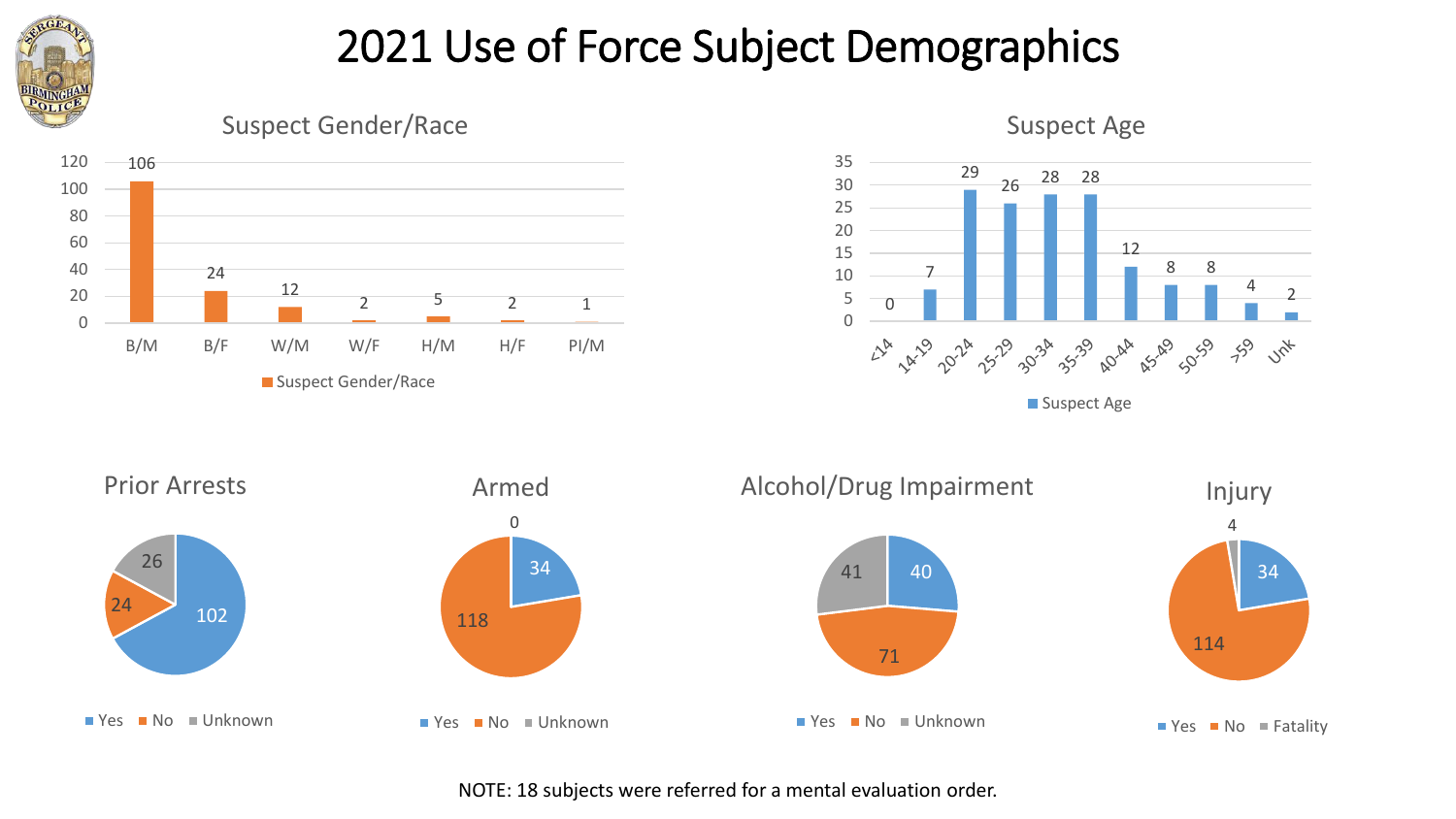

## 2021 Use of Force Officer Demographics



Correctional Supervisor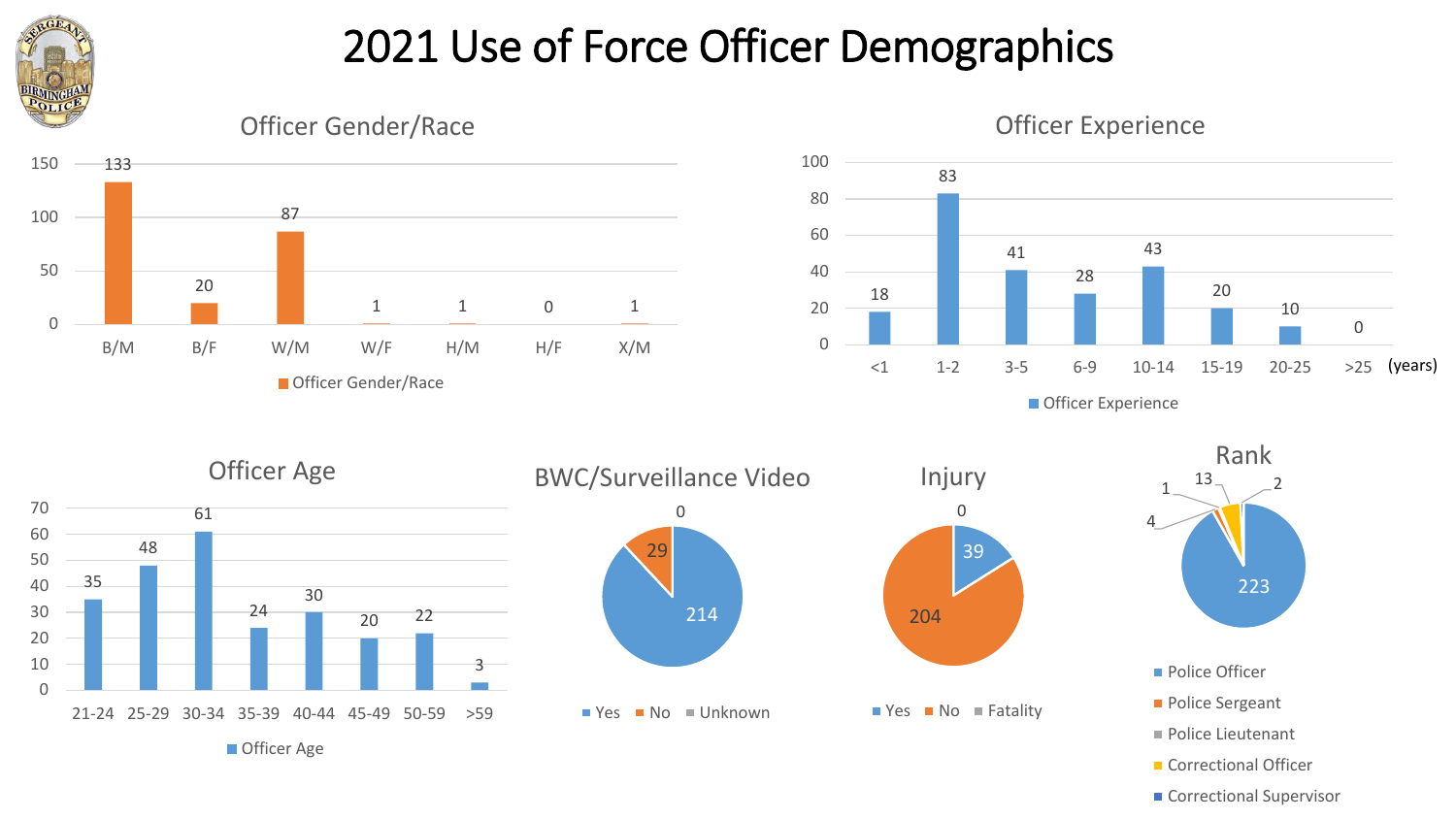### **2019-2021 Police Shooting Incidents**



|                               | 2019 | 2020 | 2021 |  |
|-------------------------------|------|------|------|--|
| <b>Animal Shootings</b>       | 12   | 12   | 10   |  |
| Suspect Shot at/Wounded       | 8    | 8    |      |  |
| <b>Suspect Fatal Shooting</b> | 2    |      |      |  |
| Accidental/Negligent          | 9    |      |      |  |
|                               |      |      |      |  |
| <b>Total</b>                  | 31   | 25   | 18   |  |
|                               |      |      |      |  |
| On Duty/Extra Job             | 27   | 22   | 15   |  |
| <b>Off Duty</b>               |      | 3    | 3    |  |



All weapon discharges are reviewed by the Firearms Review Committee. Discharges determined to be Out-of-Policy are referred to the Chief of Police for disciplinary action.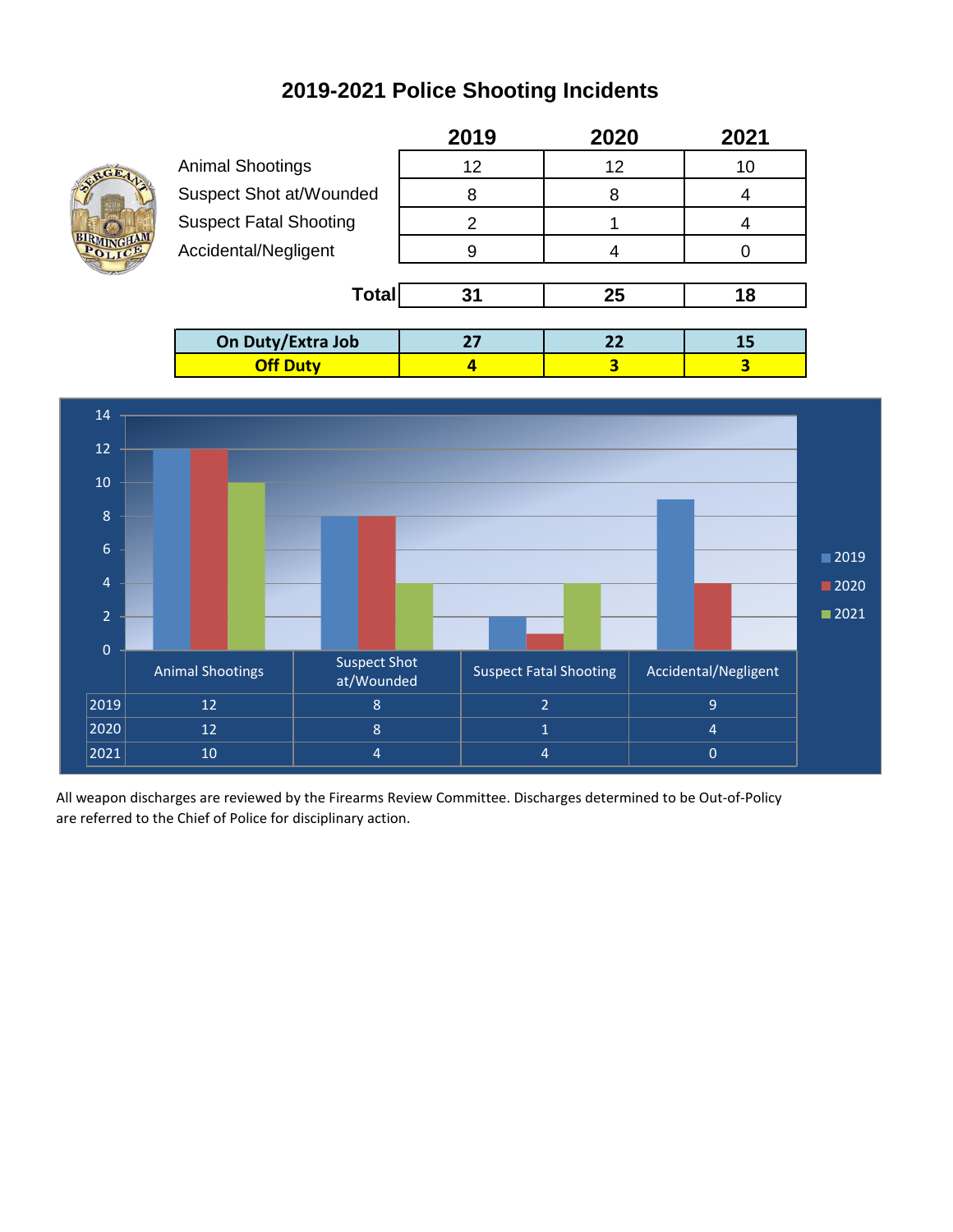#### **BPD Internal Investigation Findings**



|                                | 2019 | 2020 | 2021 |
|--------------------------------|------|------|------|
| Open Case                      | 0    |      | 10   |
| Sustained                      | 73   | 68   | 45   |
| <b>Not Sustained</b>           | 41   | 32   | 12   |
| Exonerated                     | 2    | 3    |      |
| Unfounded                      | 6    | 8    |      |
| Withdrawn                      | 5    |      |      |
| <b>Administratively Closed</b> | 19   | 28   | 15   |
|                                |      |      |      |



Internal Discipline numbers are based on findings from Citizen Complaints and Departmental Investigations. Note: Does not include In-Policy findings or Open cases

#### **Case Classification**

Open Case: Sustained: Not Sustained: Insufficient evidence either to prove or disprove the allegation Exonerated: Incident complained of occurred but was lawful and proper Unfounded: Allegation is false or not factual Withdrawn: Case withdrawn by complainant The allegation is suported by sufficient evidence Case is still an active investigation or waiting a discipline determination

Administratively Cleared: Case closed due to the subject employee retiring, resigning, or being terminated on a different case.